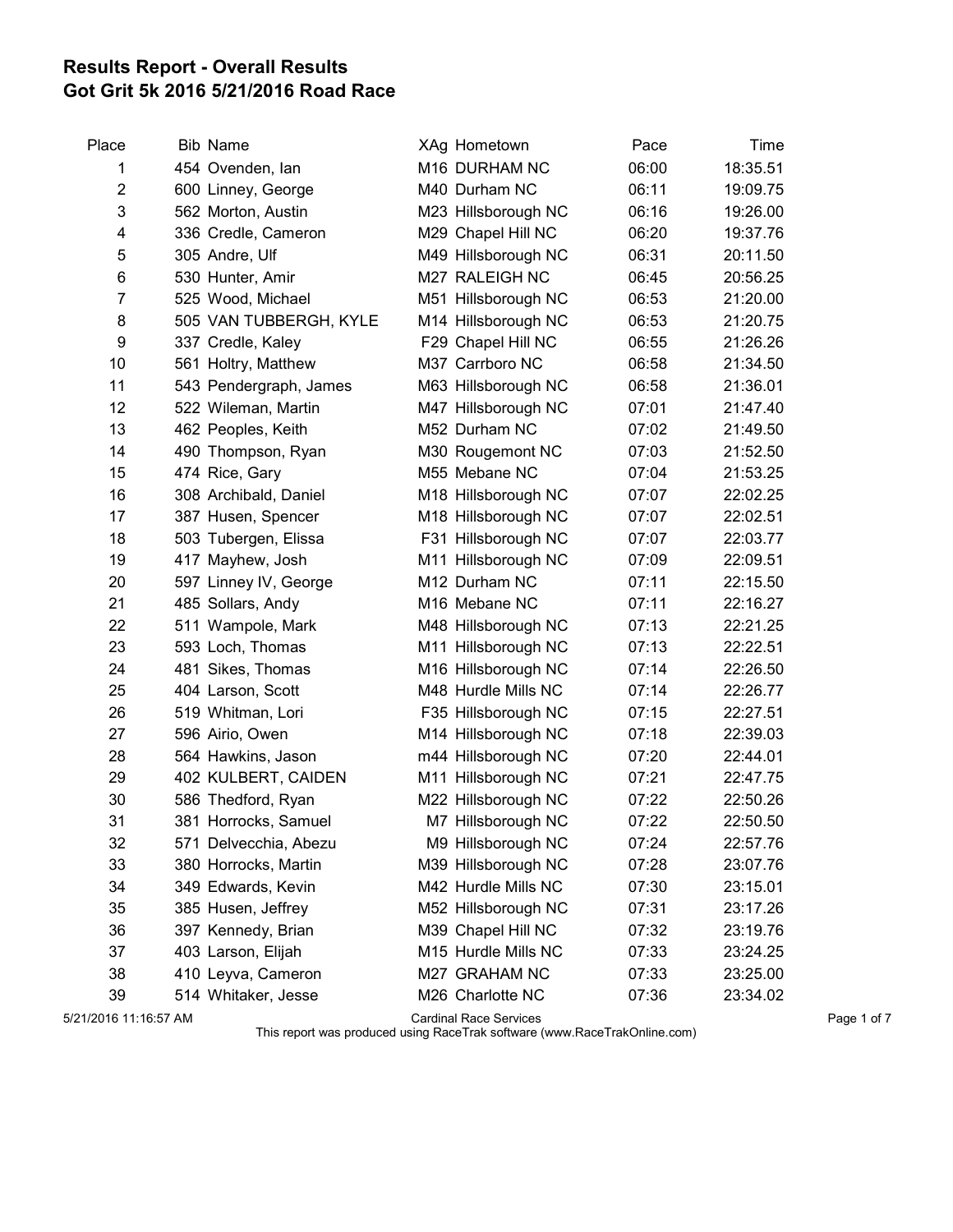| Place | <b>Bib Name</b>          | XAg Hometown        | Pace  | Time     |
|-------|--------------------------|---------------------|-------|----------|
| 40    | 368 Greeson, Michael     | M7 Hillsborough NC  | 07:37 | 23:37.26 |
| 41    | 347 Durbin, John         | M28 GRAHAM NC       | 07:46 | 24:04.01 |
| 42    | 450 Obenshain, Cedelia   | F14 Hillsborough NC | 07:48 | 24:09.26 |
| 43    | 331 Clark, Katie         | F14 Hillsborough NC | 07:48 | 24:09.51 |
| 44    | 538 Phillips, Whitt      | M14 Hillsborough NC | 07:48 | 24:11.00 |
| 45    | 510 Wallace, Duncan      | M61 GRAHAM NC       | 07:54 | 24:28.25 |
| 46    | 584 Corina, Debbie       | F44 Hillsborough NC | 07:54 | 24:29.00 |
| 47    | 563 Hawkins, Chase       | M12 Hillsborough NC | 07:55 | 24:32.50 |
| 48    | 438 MURPHY, DALTON       | M11 Hillsborough NC | 07:56 | 24:34.26 |
| 49    | 466 Plummer, Tristan     | M11 DURHAM NC       | 07:56 | 24:35.02 |
| 50    | 445 Myers, Evan          | M54 Chapel Hill NC  | 07:57 | 24:37.26 |
| 51    | 502 Tubergen, Eli        | M9 Hillsborough NC  | 08:04 | 24:59.01 |
| 52    | 339 Dalva-Baird, Zachary | M9 Chapel Hill NC   | 08:05 | 25:03.75 |
| 53    | 453 Oldenburg, Thys      | M13 Hillsborough NC | 08:06 | 25:06.51 |
| 54    | 323 BYRD, GAGE           | M11 Rougemont NC    | 08:07 | 25:10.72 |
| 55    | 414 Manwaring, Jim       | M61 Hurdle Mills NC | 08:09 | 25:16.50 |
| 56    | 461 Pell, Sam            | M14 Hillsborough NC | 08:11 | 25:20.76 |
| 57    | 334 Crabtree, Gray       | M9 Hillsborough NC  | 08:11 | 25:22.01 |
| 58    | 569 Kruse, Connor        | M10 Hillsborough NC | 08:12 | 25:23.76 |
| 59    | 318 Breen, Hannah        | F8 Hillsborough NC  | 08:13 | 25:27.25 |
| 60    | 319 Breen, Michael       | M48 Hillsborough NC | 08:13 | 25:28.01 |
| 61    | 374 Hendrickson, Heath   | M43 Hillsborough NC | 08:15 | 25:34.02 |
| 62    | 585 Silinski, Peter      | M40 Hillsborough NC | 08:15 | 25:35.51 |
| 63    | 358 Frank, Jack          | M10 Hillsborough NC | 08:16 | 25:39.01 |
| 64    | 565 Hawkins, Ayden       | m9 Hillsborough NC  | 08:18 | 25:42.51 |
| 65    | 460 Pell, Grace          | F10 Hillsborough NC | 08:18 | 25:43.50 |
| 66    | 479 Sikes, Katherine     | F10 Hillsborough NC | 08:20 | 25:50.50 |
| 67    | 513 Wessell, Laura       | F48 Hillsborough NC | 08:23 | 25:58.75 |
| 68    | 488 SUMNEY, CHRISTIAN    | M11 Hillsborough NC | 08:30 | 26:20.27 |
| 69    | 567 Li, Vivian           | F58 Durham NC       | 08:30 | 26:20.64 |
| 70    | 494 TRICOMI, ANNA        | F9 Hillsborough NC  | 08:34 | 26:33.26 |
| 71    | 496 Tricomi, Elizabeth   | F39 Hillsborough NC | 08:35 | 26:35.50 |
| 72    | 529 Gentry, John         | M48 Hillsborough NC | 08:37 | 26:42.02 |
| 73    | 320 Breen, Miyuki        | F44 Hillsborough NC | 08:38 | 26:45.52 |
| 74    | 426 McGowan, Jim         | M48 Hillsborough NC | 08:38 | 26:46.50 |
| 75    | 581 Woodlief, Dan        | M53 Durham NC       | 08:38 | 26:46.51 |
| 76    | 532 Lewis, Robert        | M10 Chapel Hill NC  | 08:40 | 26:51.01 |
| 77    | 591 Cowan, Dave          | M37 Hillsborough NC | 08:40 | 26:53.25 |
| 78    | 369 Gullett, Elijah      | M10 Hillsborough NC | 08:41 | 26:55.50 |
| 79    | 451 Obenshain, Kathryn   | F16 Hillsborough NC | 08:43 | 27:02.75 |
| 80    | 587 Newery, Gasian       | M13 Hillsborough NC | 08:44 | 27:05.75 |

5/21/2016 11:16:59 AM Cardinal Race Services Page 2 of 7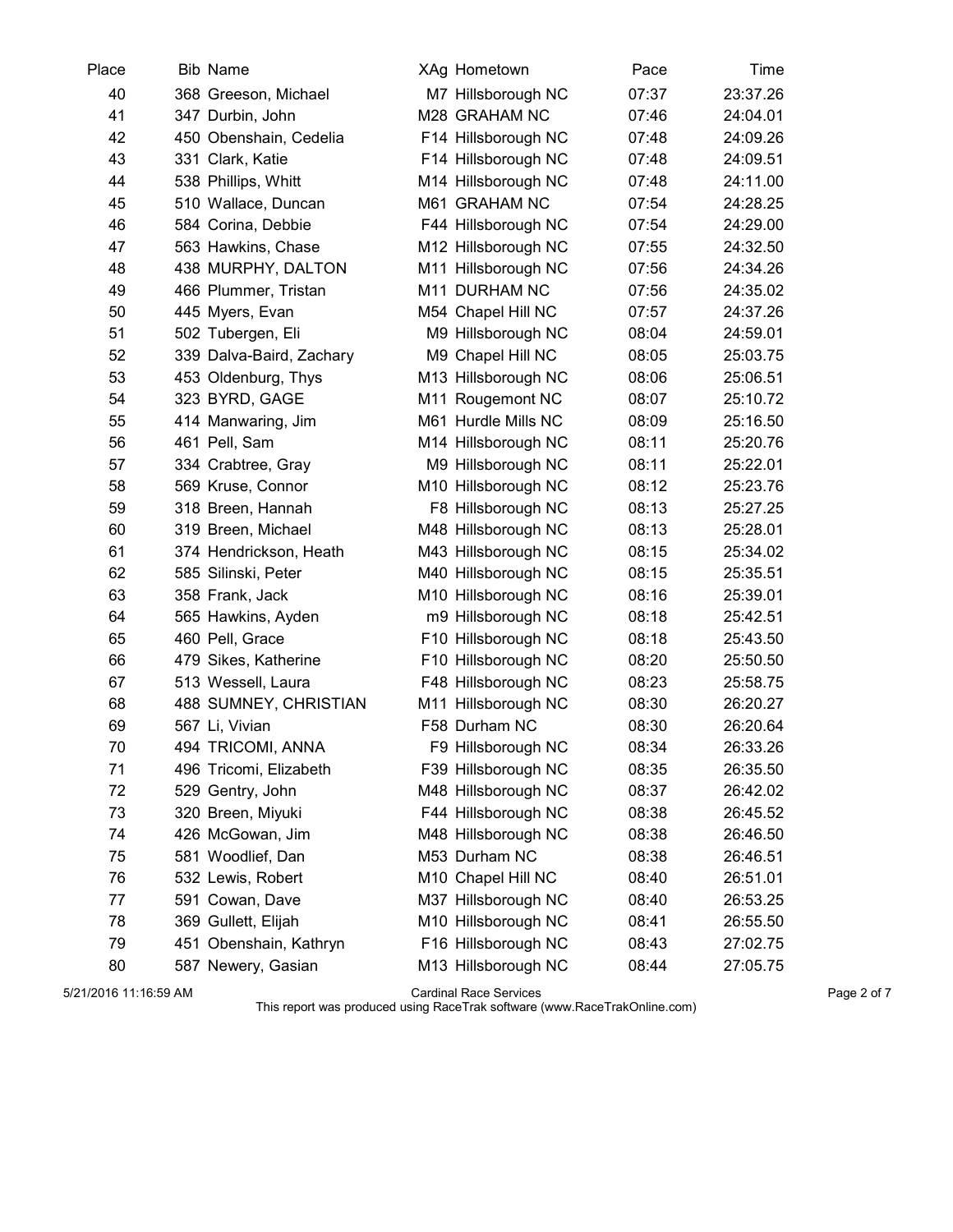| Place | <b>Bib Name</b>           | XAg Hometown        | Pace  | Time     |
|-------|---------------------------|---------------------|-------|----------|
| 81    | 429 Mehl, Brenna          | F14 Hillsborough NC | 08:45 | 27:06.26 |
| 82    | 553 Kuhn, Chris           | M11 Hillsborough NC | 08:45 | 27:09.00 |
| 83    | 327 CARDONE, NICHOLAS     | M10 Hillsborough NC | 08:46 | 27:09.26 |
| 84    | 570 Corcoran, Jon         | M40 Chapel Hill NC  | 08:47 | 27:12.50 |
| 86    | 443 Musser, Robyn         | F43 Hillsborough NC | 08:50 | 27:22.00 |
| 87    | 507 VAN TUBBERGH, NINA    | F9 Hillsborough NC  | 08:51 | 27:25.25 |
| 88    | 523 Wileman, Tom          | M13 Hillsborough NC | 08:52 | 27:30.26 |
| 89    | 598 Linney, Kathyrn       | F10 Durham NC       | 08:54 | 27:34.00 |
| 90    | 575 Hauser, Owen          | M11 Hillsborough NC | 08:59 | 27:52.00 |
| 91    | 577 Fox, Bella            | F10 Hillsborough NC | 09:01 | 27:57.76 |
| 92    | 558 Merritt, Stephanie    | F41 Hillsborough NC | 09:01 | 27:58.50 |
| 93    | 555 Jones, Isabel         | F11 Hillsborough NC | 09:04 | 28:05.01 |
| 94    | 398 King, Emery           | F11 Hillsborough NC | 09:05 | 28:08.03 |
| 95    | 544 Kiehle, Katie         | F53 Hillsborough NC | 09:09 | 28:22.25 |
| 96    | 399 King, English         | F37 Hillsborough NC | 09:09 | 28:23.26 |
| 97    | 535 Moody, Carmen         | F49 Garner NC       | 09:11 | 28:27.76 |
| 98    | 540 Scully, Kathryn       | F10 Hurdle Mills NC | 09:13 | 28:33.75 |
| 99    | 435 Montgomery, Clint     | M44 greensboro NC   | 09:13 | 28:34.26 |
| 100   | 521 Wileman, Lynda        | F46 Hillsborough NC | 09:15 | 28:40.50 |
| 101   | 388 Inman, Danny          | M50 Greensboro NC   | 09:15 | 28:41.00 |
| 102   | 400 Knight, Larry         | M73 Hillsborough NC | 09:16 | 28:42.51 |
| 103   | 422 MCDANIEL, GRACE       | F10 Hillsborough NC | 09:16 | 28:43.50 |
| 104   | 415 MASON, SYDNEY         | F12 Hillsborough NC | 09:16 | 28:44.75 |
| 105   | 583 Baren, Dominika       | F42 Hillsborough NC | 09:17 | 28:46.25 |
| 106   | 375 Henry, Julijana       | F42 Hillsborough NC | 09:22 | 29:03.00 |
| 107   | 469 PORTMAN, SAMI         | F11 Hillsborough NC | 09:25 | 29:11.75 |
| 108   | 303 Andre, Alex           | M8 Hillsborough NC  | 09:26 | 29:14.51 |
| 109   | 468 PORTMAN, CAYLIN       | F9 Hillsborough NC  | 09:27 | 29:17.51 |
| 110   | 351 Emerick, Madeline     | F9 Efland NC        | 09:27 | 29:18.27 |
| 111   | 549 Mehl, Kyla            | F9 Hillsborough NC  | 09:28 | 29:20.50 |
| 112   | 428 McVay, Frances        | F29 Chapel Hill NC  | 09:29 | 29:23.28 |
| 113   | 463 Pfeiffenberger, David | M37 Hillsborough NC | 09:30 | 29:27.01 |
| 114   | 592 Poll, Gary            | M67 Hurdle Mills NC | 09:31 | 29:29.02 |
| 115   | 314 Barger, Kate          | F11 Hillsborough NC | 09:32 | 29:32.02 |
| 116   | 568 Ferguson, Dillon      | M10 Hillsborough NC | 09:33 | 29:35.50 |
| 117   | 355 FADDEN, STELLA        | F11 Hillsborough NC | 09:37 | 29:48.77 |
| 118   | 321 Brooks, David         | M48 Hurdle Mills NC | 09:39 | 29:56.26 |
| 119   | 329 CLARK, AVERY          | M11 Hillsborough NC | 09:41 | 30:00.75 |
| 120   | 406 Lester, Jim           | M59 Hillsborough NC | 09:41 | 30:01.76 |
| 121   | 508 VAN TUBBERGH, ZOE     | F10 Hillsborough NC | 09:42 | 30:04.52 |

 $5/21/2016$  21:17:00 AM  $\hbox{Page 3 of 73}$ This report was produced using RaceTrak software (www.RaceTrakOnline.com)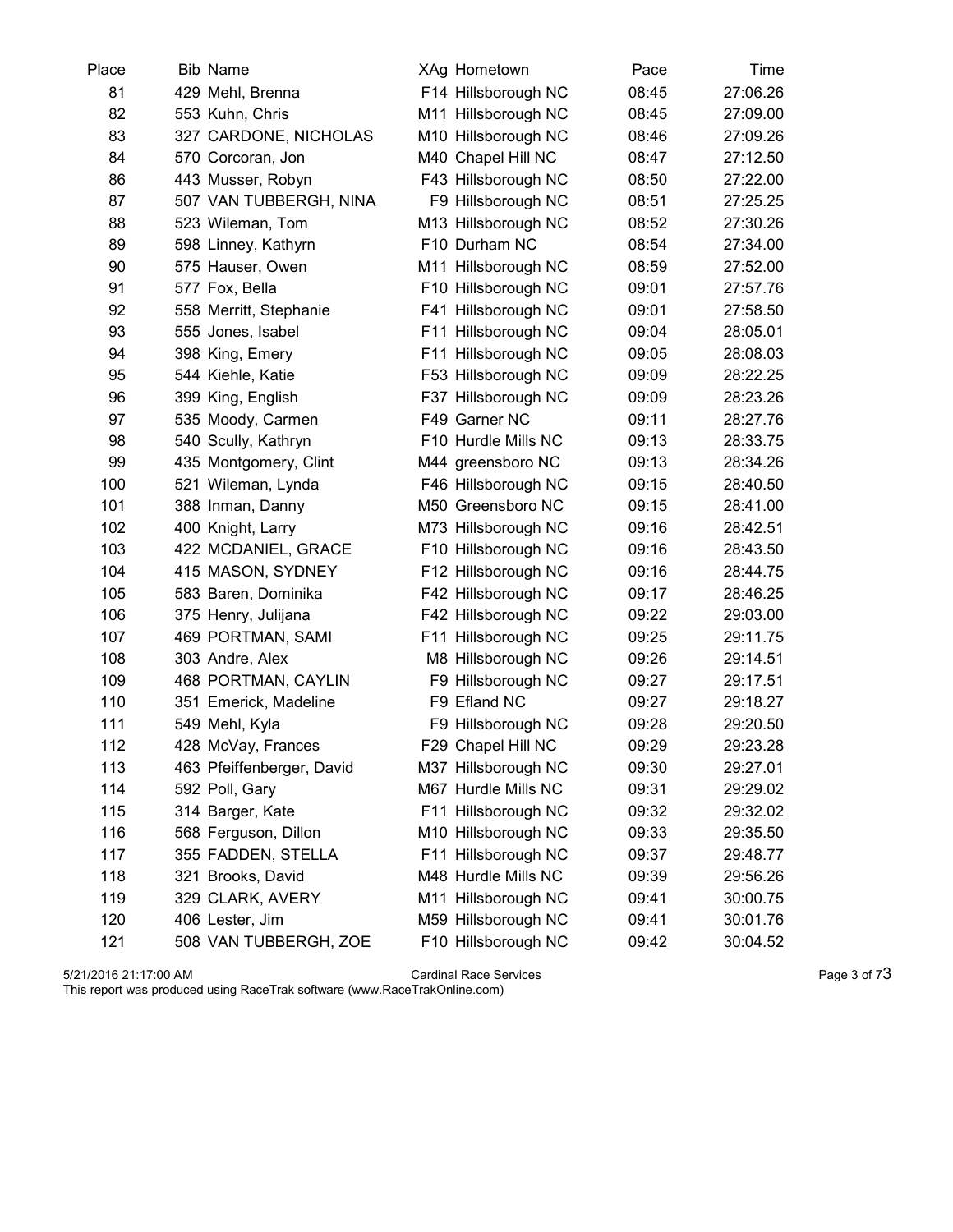| Place | <b>Bib Name</b>            | XAg Hometown        | Pace  | Time     |
|-------|----------------------------|---------------------|-------|----------|
| 122   | 557 Gordon, Ethan          | M10 Hillsborough NC | 09:42 | 30:05.01 |
| 123   | 373 Heffley, Michelle      | F46 DURHAM NC       | 09:46 | 30:17.25 |
| 124   | 559 Lemon, Alan            | M8 Hillsborough NC  | 09:46 | 30:17.40 |
| 125   | 472 RAMOS, CHESLEY         | F10 Hillsborough NC | 09:47 | 30:20.75 |
| 126   | 391 Jimison, Gabriel       | M12 Hillsborough NC | 09:52 | 30:34.02 |
| 127   | 379 Hobbs, Madison         | F10 DURHAM NC       | 09:53 | 30:38.26 |
| 128   | 550 Axline, Cheryln        | F47 Hillsborough NC | 09:54 | 30:40.00 |
| 129   | 392 Jimison, Marcus        | M50 Hillsborough NC | 09:54 | 30:42.00 |
| 130   | 534 Miller, Chelsey        | F30 Burlington NC   | 09:55 | 30:45.25 |
| 131   | 345 Dickinson, Denise      | F53 Hillsborough NC | 09:55 | 30:45.51 |
| 132   | 566 Arnel, Tom             | M53 Carrboro NC     | 09:56 | 30:46.75 |
| 133   | 467 Pohlabel, Lelia        | M47 Hillsborough NC | 09:57 | 30:51.76 |
| 134   | 480 Sikes, Kristin         | F41 Hillsborough NC | 09:58 | 30:52.52 |
| 135   | 362 GIBBS, JOHN            | M10 Efland NC       | 10:00 | 30:59.75 |
| 136   | 588 Corcoran, Cori         | F40 Chapel Hill NC  | 10:02 | 31:07.01 |
| 137   | 416 Mayhew, Steve          | M48 Hillsborough NC | 10:04 | 31:13.51 |
| 138   | 317 Boone, Joan            | F63 Efland NC       | 10:05 | 31:14.75 |
| 139   | 357 FRANCIS, ESTHER        | F9 Mebane NC        | 10:06 | 31:19.50 |
| 140   | 580 Taylor, Emily          | F28 Raleigh NC      | 10:07 | 31:21.76 |
| 141   | 579 Taylor, Richard        | M36 Raleigh NC      | 10:07 | 31:22.25 |
| 142   | 478 Shepherd, Jennifer     | F42 Hillsborough NC | 10:08 | 31:24.50 |
| 143   | 590 Cowan, Dillon          | M10 Hillsborough NC | 10:14 | 31:42.25 |
| 144   | 401 Kruse, Linda           | F66 Hillsborough NC | 10:15 | 31:46.26 |
| 145   | 367 Greeson, John          | M40 Hillsborough NC | 10:15 | 31:48.00 |
| 146   | 464 Pfeiffenberger, Trista | F37 Hillsborough NC | 10:18 | 31:56.01 |
| 147   | 338 Cunningham, Maureen    | F52 Hillsborough NC | 10:19 | 31:59.25 |
| 148   | 520 Wileman, Ellie         | F10 Hillsborough NC | 10:20 | 32:03.50 |
| 149   | 407 LEWIS, BEN             | M12 Chapel Hill NC  | 10:23 | 32:09.77 |
| 150   | 409 LEWIS, JOHN            | M49 Chapel Hill NC  | 10:23 | 32:10.01 |
| 151   | 554 Van Veen, Jill         | F60 Greensboro NC   | 10:23 | 32:10.52 |
| 152   | 326 CARDONE, KELLEY        | F43 Hillsborough NC | 10:24 | 32:13.25 |
| 153   | 449 NOLEN-WEATHINGTON,     | F10 Mebane NC       | 10:26 | 32:19.25 |
| 154   | 405 LEMMON, MICHAEL        | M29 Hillsborough NC | 10:28 | 32:28.25 |
| 155   | 512 Weisenfeld, Grayson    | M9 Hillsborough NC  | 10:30 | 32:32.76 |
| 156   | 427 McGowan, John          | M10 Hillsborough NC | 10:30 | 32:33.27 |
| 157   | 482 SIMON, LILIANA         | F41 Hillsborough NC | 10:30 | 32:34.26 |
| 158   | 572 Cupitt, Julia          | F68 DURHAM NC       | 10:32 | 32:38.00 |
| 159   | 395 Kankelfritz, Tessa     | F52 Hillsborough NC | 10:32 | 32:38.01 |
| 160   | 315 Barger, Traci          | F46 Hillsborough NC | 10:32 | 32:40.00 |
| 161   | 484 Soderberg, Matt        | M32 Durham NC       | 10:33 | 32:41.50 |
| 162   | 413 MacNeela, John         | M59 Hillsborough NC | 10:34 | 32:44.50 |

5/21/2016 11:17:01 AM Cardinal Race Services Page 4 of 7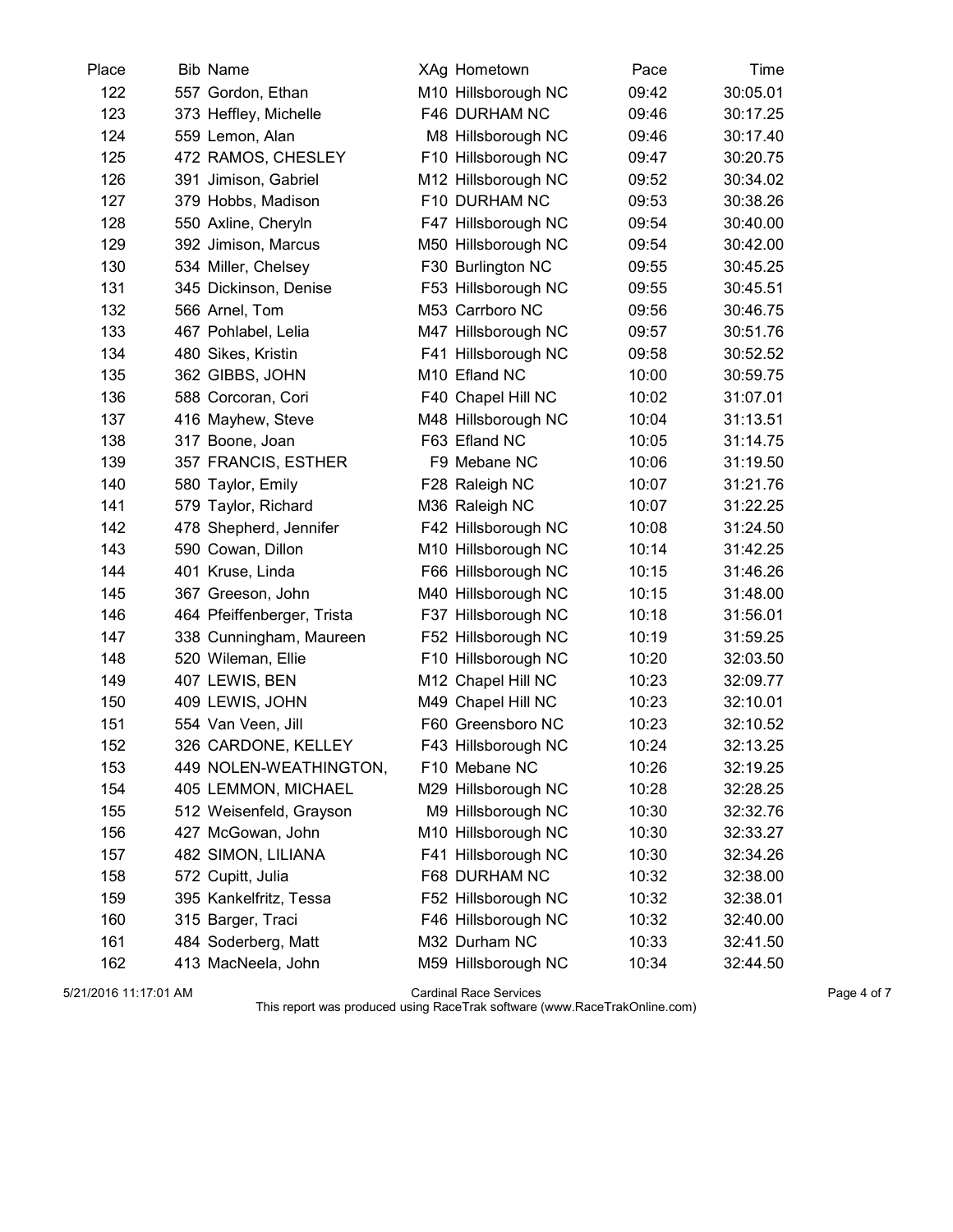| Place | <b>Bib Name</b>        | XAg Hometown          | Pace  | Time     |
|-------|------------------------|-----------------------|-------|----------|
| 163   | 364 Goins, Preston     | M9 Efland NC          | 10:36 | 32:50.50 |
| 164   | 465 Plummer, Nora      | F7 DURHAM NC          | 10:36 | 32:52.52 |
| 165   | 516 White, Cheri       | F55 DURHAM NC         | 10:42 | 33:09.26 |
| 166   | 328 CARDONE, ROB       | M44 Hillsborough NC   | 10:43 | 33:12.00 |
| 167   | 389 Irby, Crystal      | F35 Durham NC         | 10:45 | 33:19.75 |
| 168   | 352 Engle, Cindy       | F65 Durham NC         | 10:48 | 33:28.75 |
| 169   | 576 Davis, Abigail     | F9 Hillsborough NC    | 10:51 | 33:37.25 |
| 170   | 599 Linney, William    | M8 Durham NC          | 10:52 | 33:41.00 |
| 171   | 552 Kuhn, Tom          | M49 Hillsborough NC   | 10:57 | 33:56.25 |
| 172   | 542 Tubergen, Matthew  | M33 Hillsborough NC   | 10:57 | 33:56.77 |
| 173   | 556 Friedrick, Addison | F9 Hillsborough NC    | 10:58 | 33:58.76 |
| 174   | 491 Tiani, Giada       | F9 Hillsborough NC    | 10:59 | 34:01.50 |
| 175   | 492 Tiani, Sarah       | F42 Hillsborough NC   | 10:59 | 34:01.50 |
| 176   | 486 Stephens, Seth     | M37 DURHAM NC         | 11:01 | 34:08.50 |
| 177   | 440 Musser, Isaac      | M12 Hillsborough NC   | 11:02 | 34:11.25 |
| 178   | 439 Musser, Benjamin   | M11 Hillsborough NC   | 11:02 | 34:12.25 |
| 179   | 487 Stubbs, Cindy      | F48 Hillsborough NC   | 11:03 | 34:14.00 |
| 180   | 307 Andrews, Justin    | M43 Hillsborough NC   | 11:06 | 34:25.50 |
| 181   | 306 Andrews, Gavin     | M8 Hillsborough NC    | 11:07 | 34:26.25 |
| 182   | 304 Andre, Jacob       | M7 Hillsborough NC    | 11:10 | 34:37.25 |
| 183   | 363 Glenn, lan         | M13 Hillsborough NC   | 11:12 | 34:42.76 |
| 184   | 531 Lewis, James       | M39 Chapel Hill NC    | 11:12 | 34:43.76 |
| 185   | 325 Carabetta, Amy     | F39 Hillsborough NC   | 11:14 | 34:50.52 |
| 186   | 370 Hancock, Jenn      | F45 Mebane NC         | 11:15 | 34:51.25 |
| 187   | 455 Ovenden, Michael   | M54 DURHAM NC         | 11:18 | 35:00.26 |
| 188   | 431 Miller, Donald     | M74 Hendersonville NC | 11:21 | 35:10.25 |
| 189   | 501 TROST, MARTHA      | F48 Hillsborough NC   | 11:23 | 35:17.25 |
| 190   | 498 TROST, BILL        | M45 Hillsborough NC   | 11:23 | 35:17.75 |
| 191   | 499 TROST, HARPER      | F10 Hillsborough NC   | 11:23 | 35:17.75 |
| 192   | 313 Baker, Sydney      | F8 Hillsborough NC    | 11:26 | 35:26.00 |
| 193   | 366 GRAY, JAKE         | M10 Efland NC         | 11:27 | 35:29.50 |
| 194   | 589 Gray, Rob          | M37 Efland NC         | 11:27 | 35:29.76 |
| 195   | 383 Howard, Lily       | F8 Hillsborough NC    | 11:27 | 35:30.75 |
| 196   | 312 Baker, Michelle    | F39 Hillsborough NC   | 11:28 | 35:33.75 |
| 197   | 582 Hawkins, Dakota    | M16 Hillsborough NC   | 11:28 | 35:33.75 |
| 198   | 493 TORAIN, JUSTIN     | M9 Hillsborough NC    | 11:31 | 35:42.25 |
| 199   | 442 Musser, Peter      | M9 Hillsborough NC    | 11:31 | 35:42.25 |
| 200   | 456 OXENDINE, ANTHONY  | M38 Efland NC         | 11:31 | 35:42.27 |
| 201   | 378 HIGH, AMANDA       | F25 DURHAM NC         | 11:32 | 35:46.75 |
| 202   | 436 Montgomery, Denise | F43 greensboro NC     | 11:33 | 35:49.50 |
| 203   | 578 Ward, Athena       | F10 Benson NC         | 11:36 | 35:57.50 |

5/21/2016 11:17:03 AM Cardinal Race Services Page 5 of 7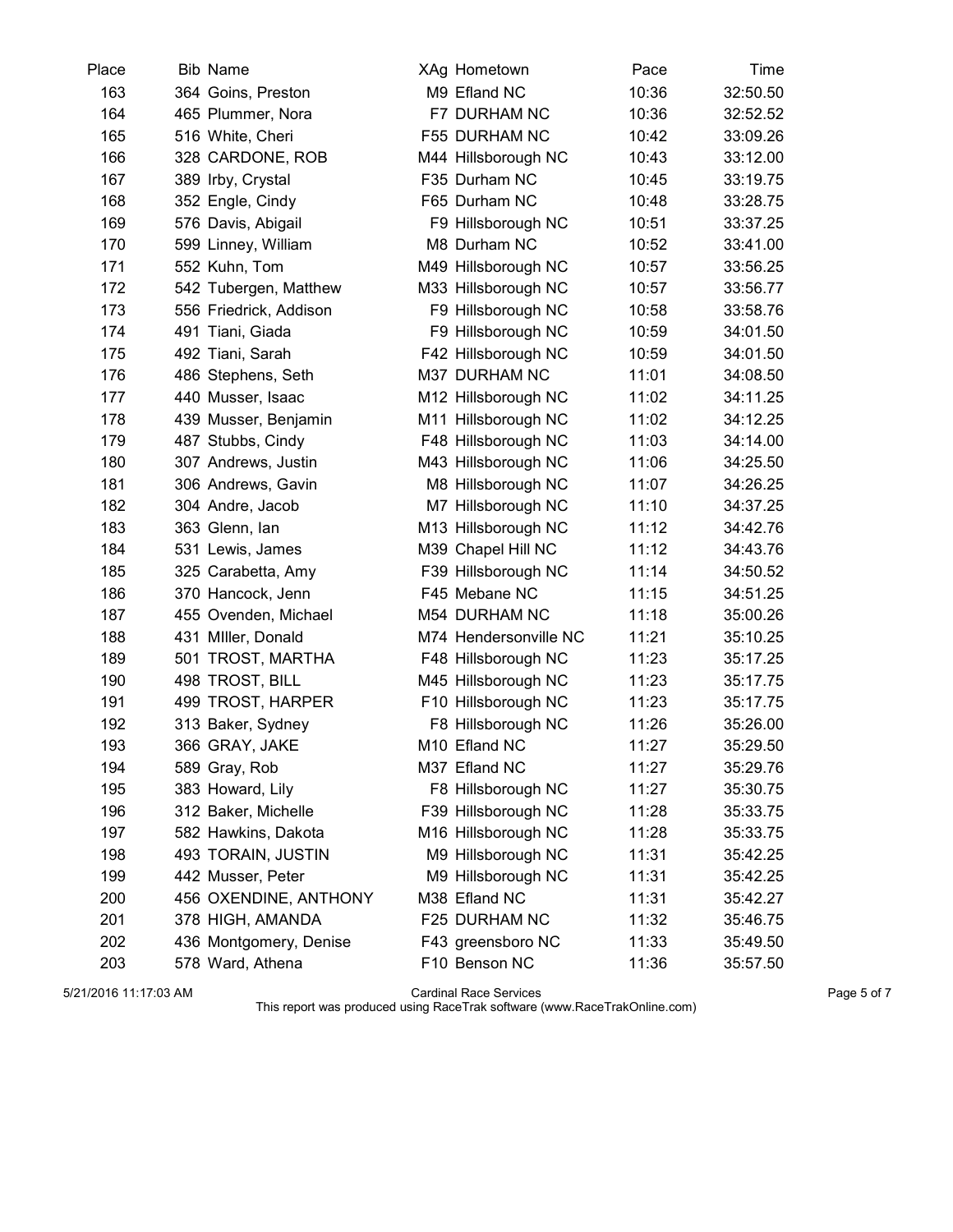| Place | <b>Bib Name</b>         | XAg Hometown        | Pace  | Time     |
|-------|-------------------------|---------------------|-------|----------|
| 204   | 489 Thompson, Ashlei    | F22 Snow Camp NC    | 11:36 | 35:57.75 |
| 205   | 356 FITZSIMONS, MOLLY   | F31 Durham NC       | 11:37 | 35:59.50 |
| 206   | 322 Brooks, Leslie      | F43 Hurdle Mills NC | 11:41 | 36:14.26 |
| 207   | 595 Smith, Mary         | F49 Hillsborough NC | 11:44 | 36:23.00 |
| 208   | 594 Lock, Chris         | M51 Hillsborough NC | 11:45 | 36:25.25 |
| 209   | 411 Lloyd, Cassidy      | F8 Mebane NC        | 11:46 | 36:28.01 |
| 210   | 412 Lloyd, Traci        | F44 Mebane NC       | 11:46 | 36:28.50 |
| 211   | 458 OXENDINE, TINA      | F40 Mebane NC       | 11:47 | 36:32.25 |
| 212   | 457 OXENDINE, TIANA     | F9 Mebane NC        | 11:47 | 36:32.75 |
| 213   | 346 Dover, Melissa      | F35 Efland NC       | 11:49 | 36:37.50 |
| 214   | 343 DHUNGANA, DIEGO     | M7 Hillsborough NC  | 11:50 | 36:42.01 |
| 215   | 344 DHUNGANA, SOL       | F9 Hillsborough NC  | 11:51 | 36:43.25 |
| 216   | 527 Choksi, Neepa       | F45 Hillsborough NC | 11:56 | 36:58.25 |
| 217   | 528 Gentry, Alexander   | M9 Hillsborough NC  | 11:56 | 36:58.50 |
| 218   | 377 Henry, Robert       | M43 Hillsborough NC | 11:56 | 36:59.00 |
| 219   | 376 Henry, Kristian     | M9 Hillsborough NC  | 11:56 | 36:59.02 |
| 220   | 504 VAN TUBBERGH, ELLA  | F10 Hillsborough NC | 11:59 | 37:10.00 |
| 221   | 372 Harrell, Patrick    | M37 Hillsborough NC | 12:01 | 37:14.50 |
| 222   | 371 Harrell, Jessica    | F37 Hillsborough NC | 12:01 | 37:15.01 |
| 223   | 533 Lewis, Sarah        | F39 Chapel Hill NC  | 12:07 | 37:33.00 |
| 224   | 506 VAN TUBBERGH, LINDA | F45 Hillsborough NC | 12:07 | 37:34.76 |
| 225   | 473 Rankin, Tracey      | F43 Chapel Hill NC  | 12:18 | 38:06.25 |
| 226   | 316 Black, Dani         | F50 Hillsborough NC | 12:19 | 38:12.25 |
| 227   | 348 Eads, Ginny         | F42 Hillsborough NC | 12:19 | 38:12.26 |
| 228   | 495 TRICOMI, CARTER     | M12 Hillsborough NC | 12:26 | 38:32.25 |
| 229   | 497 Tricomi, Will       | M41 Hillsborough NC | 12:26 | 38:32.51 |
| 230   | 452 Obenshain, Sue      | F51 Hillsborough NC | 12:33 | 38:54.50 |
| 231   | 302 Anderson, Nels      | M79 Hillsborough NC | 12:36 | 39:04.50 |
| 232   | 430 MILLER, AIDEN       | M10 Hillsborough NC | 12:42 | 39:21.00 |
| 233   | 432 MILLER, JOSH        | M43 Hillsborough NC | 12:42 | 39:21.75 |
| 234   | 573 Cupitt, Howard      | M73 DURHAM NC       | 12:46 | 39:34.25 |
| 235   | 360 Gehm, Amelia        | F8 Hillsborough NC  | 12:51 | 39:49.49 |
| 236   | 517 White, Katy         | F10 DURHAM NC       | 12:54 | 39:59.75 |
| 237   | 361 Gehm, Wendy         | F48 Hillsborough NC | 13:02 | 40:22.75 |
| 238   | 518 White, Kelsey       | F14 DURHAM NC       | 13:03 | 40:26.00 |
| 239   | 333 Covarrubias, Trisha | F <sub>55</sub>     | 13:05 | 40:33.50 |
| 240   | 475 Rosemond, Frieda    | F55 Hillsborough NC | 13:06 | 40:36.25 |
| 241   | 335 Crabtree, Rhiley    | F9 Cedar Grove NC   | 13:15 | 41:03.26 |
| 242   | 459 Parker, Terri       | F37 Cedar Grove NC  | 13:15 | 41:03.27 |
| 243   | 425 McGowan, Jennifer   | F51 Hillsborough NC | 13:23 | 41:30.25 |
| 244   | 500 TROST, ISAAC        | M12 Hillsborough NC | 13:28 | 41:43.51 |

5/21/2016 11:17:04 AM Cardinal Race Services Page 6 of 7